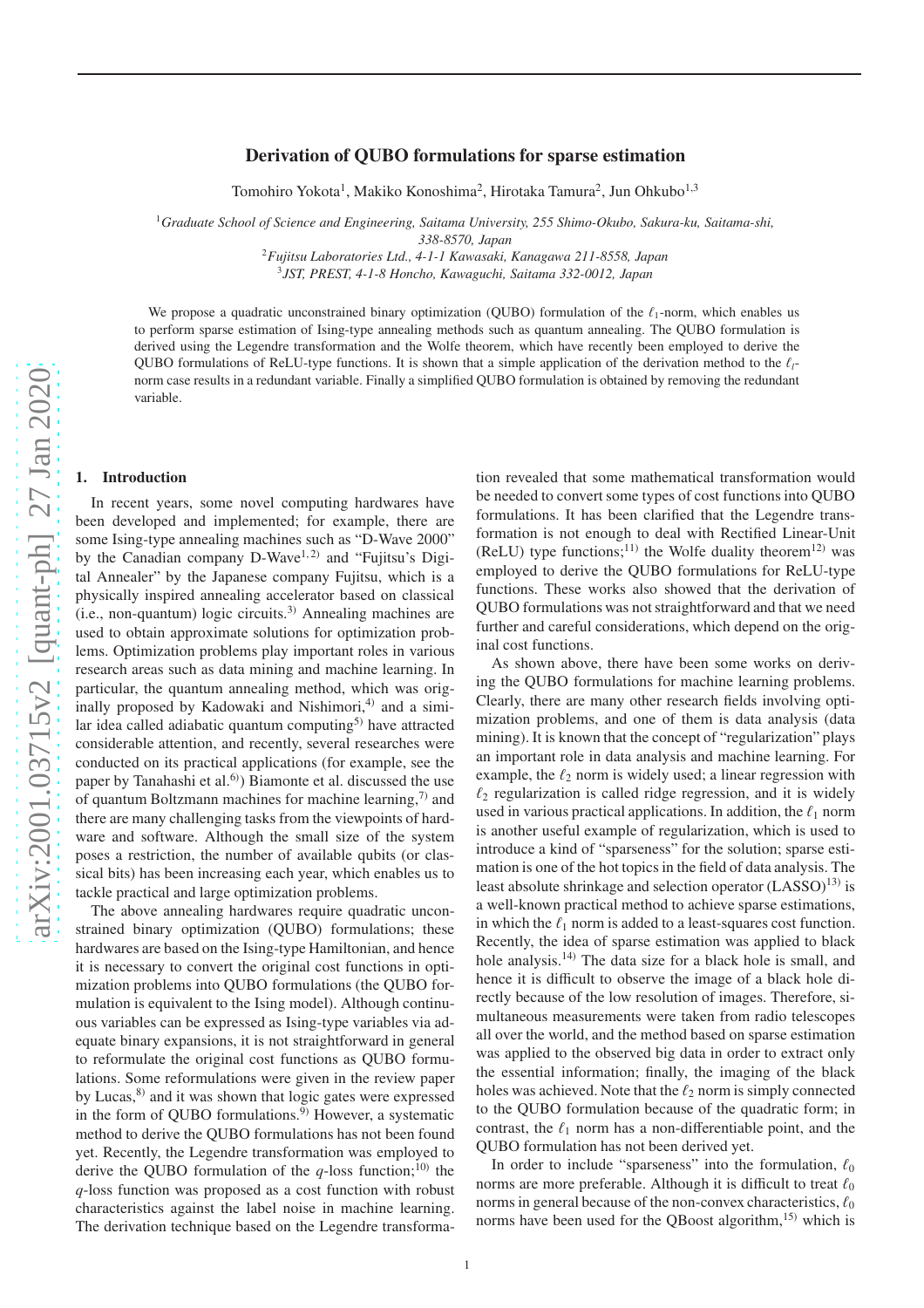a kind of boosting algorithm suitable for Ising-type hardware. As discussed in Ref. 15, when we discretize and approximate the components in a weight vector as binary  $(0 \text{ or } 1)$  variables, the  $\ell_0$  norm of the weight vector is given simply as a summation of the binary variables; this discretization is preferable for Ising-type hardware. However, since it is still difficult to deal with the  $\ell_0$  norm and the  $\ell_1$  norm has been widely used in the regularization for the sparseness characteristics, here we focus on the  $\ell_1$  norm and its QUBO formulation.

In this work, we derive the QUBO formulation of the  $\ell_1$ norm. In order to obtain the QUBO formulation, both the Legendre transformation and the Wolfe duality theorem are employed. Furthermore, it is clarified that only simple applications of the previous derivation techniques are not enough; through numerical checks and reconsideration for the derived formulation, a simplified QUBO formulation is finally derived. The simplified QUBO formulation has a smaller number of variables than the naive derived formulation; such reduction in the number of variables is important for hardware implementation because the number of qubits (or classical bits) in the current Ising-type hardwares are restricted.

This paper is organized as follows. Section 2 explains the QUBO formulation and discusses the related previous works. The important techniques used for the derivations are also given for later use. In Sect. 3, the QUBO formulation of the  $\ell_1$ norm is derived, and the numerical checks are described. Section 4 gives the main result of this paper; a simplified version of the QUBO form is given, in which a variable is removed from the naive QUBO formulation derived in Sect. 3. Section 5 provides the concluding remarks and mentions the future works.

#### 2. Backgrounds and preliminaries

The aim of this work is to derive the QUBO formulation of the  $\ell_1$  norm-type function. As mentioned in the Introduction, the QUBO formulation of a slightly complicated function, namely the  $q$ -loss function, has already been derived.<sup>10)</sup> One may think that a combination of *q*-loss functions could be used as regularization functions; however the *q*-loss function is not enough to obtain the  $\ell_1$  norm. Based on the derivation techniques used in the *q*-loss case, the QUBO formulation of the ReLU-type function was discussed in Ref. 11. In Ref. 11, two techniques, namely the Legendre transformation and the Wolfe duality theorem, were employed, which also play important roles in our discussions. In this section, we briefly provide some background knowledge and discuss the previous works, starting from a brief explanation of the QUBO formulations and Ising model. In particular, the Legendre transformation and the Wolfe duality theorem are briefly described.

#### *2.1 QUBO and Ising model*

As mentioned in the Introduction, Ising-type annealing machines require the Ising Hamiltonian or the QUBO formulation in order to solve combinatorial optimization problems. The QUBO form involves binary variables, which take value of only 1 or 0. The 0-1 binary variables are sometimes suitable for considering combinatorial optimizations; the binary expansions of continuous variables naturally introduce binary expressions. Since the QUBO formulation and Ising model are equivalent, it is possible to convert the QUBO form into the Ising model, and vice versa. The Ising model is represented as follows:

$$
H = -\sum_{i,j} J_{ij}\sigma_i\sigma_j - \sum_i h_i\sigma_i, \tag{1}
$$

where  $\sigma_i \in \{-1, +1\}$  is a spin variable for spin *i*,  $J_{ij} \in \mathbb{R}$  is a coefficient related to the quadratic term between spins *i* and *j*, and  $h_i \in \mathbb{R}$  is a coefficient for the linear term with spin *i*. Let  $q_i \in \{0, 1\}$  be a binary variable corresponding to the *i*-th spin. Then by applying the variable transformation  $q_i = (\sigma_i + 1)/2$ , we have

$$
H = -\sum_{i,j} \widetilde{J}_{i,j} q_i q_j - \sum_i \widetilde{h}_i q_i,\tag{2}
$$

where  $\widetilde{J}_{i,j}$  and  $\widetilde{h}_i$  are transformed from  $\{J_{ij}\}$  and  $\{h_i\}$  adequately. As for the relations between the QUBO formulation and the Ising Hamiltonian, please see, for example, Ref. 6; in Ref. 6, some examples of the QUBO formulations for typical optimization problems are also given.

# *2.2 Legendre transformation*

For the convenience of the readers, here we give a brief notation of the Legendre transformation.

If a function *f<sup>L</sup>* is convex, the Legendre transformation of  $f_L$ , the so-called conjugate function of  $f_L$ , is given as follows:

$$
f_L^*(t) = \sup_x \{tx - f_L(x)\}.
$$
 (3)

That is, the variable *t* is introduced, and the function of *x* is transformed into a function of *t*. In addition, (3) is equivalent to following equation:

$$
f_L^*(t) = -\inf_x \{ f_L(x) - tx \}. \tag{4}
$$

#### *2.3 Previous work 1: q-loss function*

Here, we briefly review the previous work by Denchev et al.<sup>10)</sup> The following  $q$ -loss function was proposed in Ref. 10:

$$
L_q(m) = \min\left[ (1-q)^2, (\max\left[0, 1-m\right])^2 \right],\tag{5}
$$

where  $q \in (-\infty, 0]$  is a parameter and *m* is a continuous variable. It also includes a discussion on the application of the *q*-loss function in machine learning problems, and it was clarified that the *q*-loss function has a robust feature against label noise. Since (5) has a max function, it would not be easy to see the QUBO formulation of the *q*-loss function. Denchev et al. employed the Legendre transformation and derived the following function: $^{10}$ 

$$
L_q(m) = \min_t \left\{ (m-t)^2 + (1-q)^2 \frac{(1-\text{sign}(t-1))}{2} \right\}, \quad (6)
$$

where *t* is an additional variable introduced via the Legendre transformation. Although the variables *m* and *t* in (6) are continuous, the use of binary expansions gives the QUBO formulation for the *q*-loss function. As for details of the binary expansions, please see Ref. 10. Note that the sign function in (6) is also expressed as a one-body term when we employ the binary expansion.

#### *2.4 Wolfe-duality*

In nonlinear programming and mathematical optimization, the Wolfe duality theorem<sup>12)</sup> is used to convert the main problem with inequality constraints into a dual problem. For a differentiable objective function and differentiable constraints,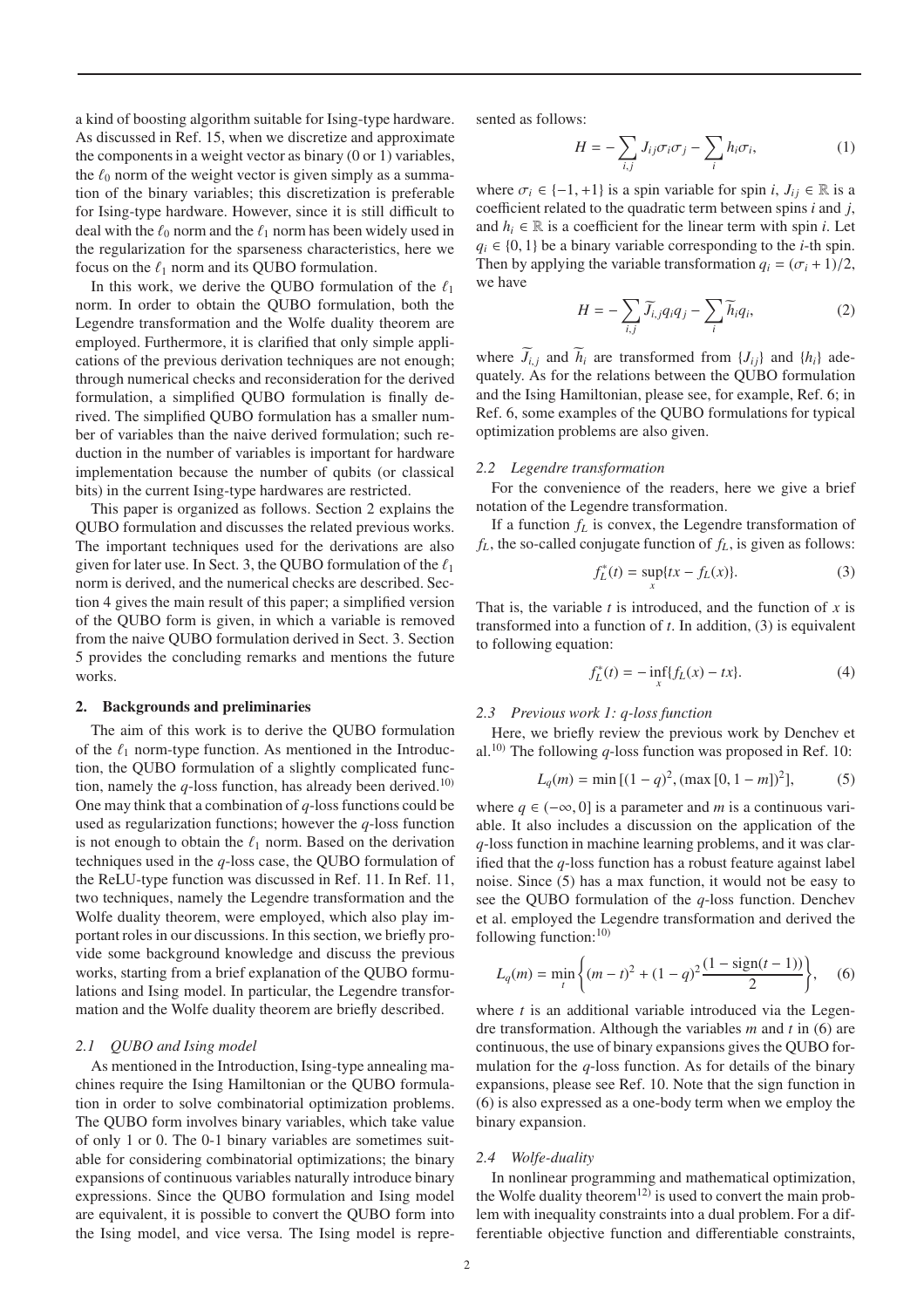the main problem is written as follows:

$$
\begin{cases}\n\text{minimize}_{\mathbf{x}} & f_{\mathbf{W}}(\mathbf{x}) \quad (\mathbf{x} \in \mathbb{R}^n), \\
\text{subject to} & h_i(\mathbf{x}) \le 0 \quad (i = 1, 2, \dots, l),\n\end{cases} \tag{7}
$$

where  $f_W(x)$  is the convex function to be optimized and  ${h_i(x)}$  are convex inequality constraints. The Lagrangian function for this optimization problem is

$$
L(x, z) = fW(x) + zT h(x),
$$
 (8)

where *z* is a vector of the Legendre coefficients. Then, according to the Wolfe dual theorem, the minimization problem in Eq. (7) is equivalent to the following maximization problem:

$$
\begin{cases}\n\text{maximize}_{x,z} & L(x,z) \\
\text{subject to} & \nabla L(x,z) = 0 \quad (z \ge 0).\n\end{cases} \tag{9}
$$

As shown above, the Wolfe dual theorem transforms the minimization problem into a maximization problem.

### *2.5 Previous work 2: ReLU-type function*

In Ref. 11, the QUBO form of the following ReLU-type function was discussed:

$$
f_{\text{ReLU}}(m) = -\min(0, m). \tag{10}
$$

Note that the function  $f_{ReLU}(m)$  becomes a conventional ReLU function when the variable transformation  $m \rightarrow -m$ is employed. As shown in Ref. 11, a naive application of the Legendre transformation to the function  $f_{ReLU}(m)$  in (10) gives the following expression:

$$
f_{\text{ReLU}}(m) = -\min_{t} \{-mt\} \quad \text{subject to} \quad -1 \le t \le 0, \quad (11)
$$

where *t* is a new variable stemming from the Legendre transformation.

Although (11) includes the QUBO formulation after adequate binary expansions, it is not suitable for optimization problems. This is because of the minus sign before the min function; when the ReLU-type function is used as a constraint or penalty term for an optimization problem with a cost function  $C(m)$ , the overall minimization problem is, for example, given as follows:

$$
\min_{m} \{ C(m) + f_{\text{ReLU}}(m) \} = \min_{m} \left\{ C(m) - \min_{t} \{-mt\} \right\}
$$

$$
\neq \min_{m,t} \left\{ C(m) - (-mt) \right\}, \qquad (12)
$$

and hence the cost function *C*(*m*) and the ReLU-type function  $f_{ReLU}(m)$  cannot be minimized simultaneously. Therefore, the Wolfe duality theorem was employed in Ref. 11, and finally the following formulation was derived:

$$
f_{\text{ReLU}}(m) = \min_{t, z_1, z_2} \left\{ mt + z_1(t+1) - z_2t - M(-m - z_1 + z_2)^2 \right\},\tag{13}
$$

where  $M$  is a large positive constant. It is easy to see that  $(13)$ can be used in combination with the cost function *C*(*m*).

Note that it is possible to obtain the  $\ell_1$  norm from a combination of two ReLU-type functions. However, this construction results in redundant variables. In the next section, we will directly derive the QUBO formulation starting from the  $\ell_1$  norm. In the derivation, the two techniques explained in Sect. 2.2 and Sect. 2.4 play important roles.



Fig. 1. The function form of  $\ell_1$ -norm in (14).

# 3. Naive derivation of QUBO formulation for  $\ell_1$ -norm

In this section, the Legendre transformation and the Wolfe dual theorem are applied to the  $\ell_1$  norm-type function naively.

#### *3.1 QUBO formulation*

Although the  $\ell_1$ -norm is usually denoted as the absolute value of a variable, i.e., |*m*|, here we employ the following function *f*(*m*):

$$
f(m) = -\min\{-m, m\}.\tag{14}
$$

Note that *f*(*m*) can be expressed as follows:

$$
f(m) = -\min\{0, m\} - \min\{-m, 0\}
$$

$$
= f_{\text{ReLU}}(m) + f_{\text{ReLU}}(-m),
$$
(15)

where  $f_{\text{ReLU}}(m)$  is the ReLU-type function in (10). Hence, it is easy to obtain the QUBO formulation for  $f(m)$  based on the discussion in Sect. 2.5. However, the QUBO formulation needs six additional variables. The derivation below enables us to obtain the QUBO formulation for  $f(m)$  with only three additional variables.

Here, we try a naive application of the Legendre transformation to the function  $f(m)$  in (14). In order to employ the Legendre transformation, we use the following form of (14):

$$
f(m) = \begin{cases} -m & (m < 0), \\ m & (m \ge 0). \end{cases}
$$

Then, the Legendre transformation in (4) is performed for each domain as follows:

(a) 
$$
m < 0
$$
:

The gradient in the domain is always −1. Hence, the conjugate function is

$$
f^*(t) = -\inf_m\{-m - mt\} = -\inf_m\{-m(1+t)\} = 0.
$$

In addition, the only possible value of  $t$  is  $t = -1$ .

(b)  $m = 0$ :

Since the left derivative at this point is  $f'_{-}(m) = -1$  and the right derivative is  $f'_{+}(m) = 1$ , the gradient value takes an arbitrary value within −1 to 1. Hence, the conjugate function is  $f^*(t) = 0$  with the domain  $t \in [-1, 1]$ .

(c) 
$$
m > 0
$$
:

The gradient in the domain is always 1. Hence, the conjugate function is

$$
f^*(t) = -\inf_m\{m - mt\} = -\inf_m\{-m(-1+t)\} = 0.
$$

In addition, the only possible value of  $t$  is  $t = 1$ .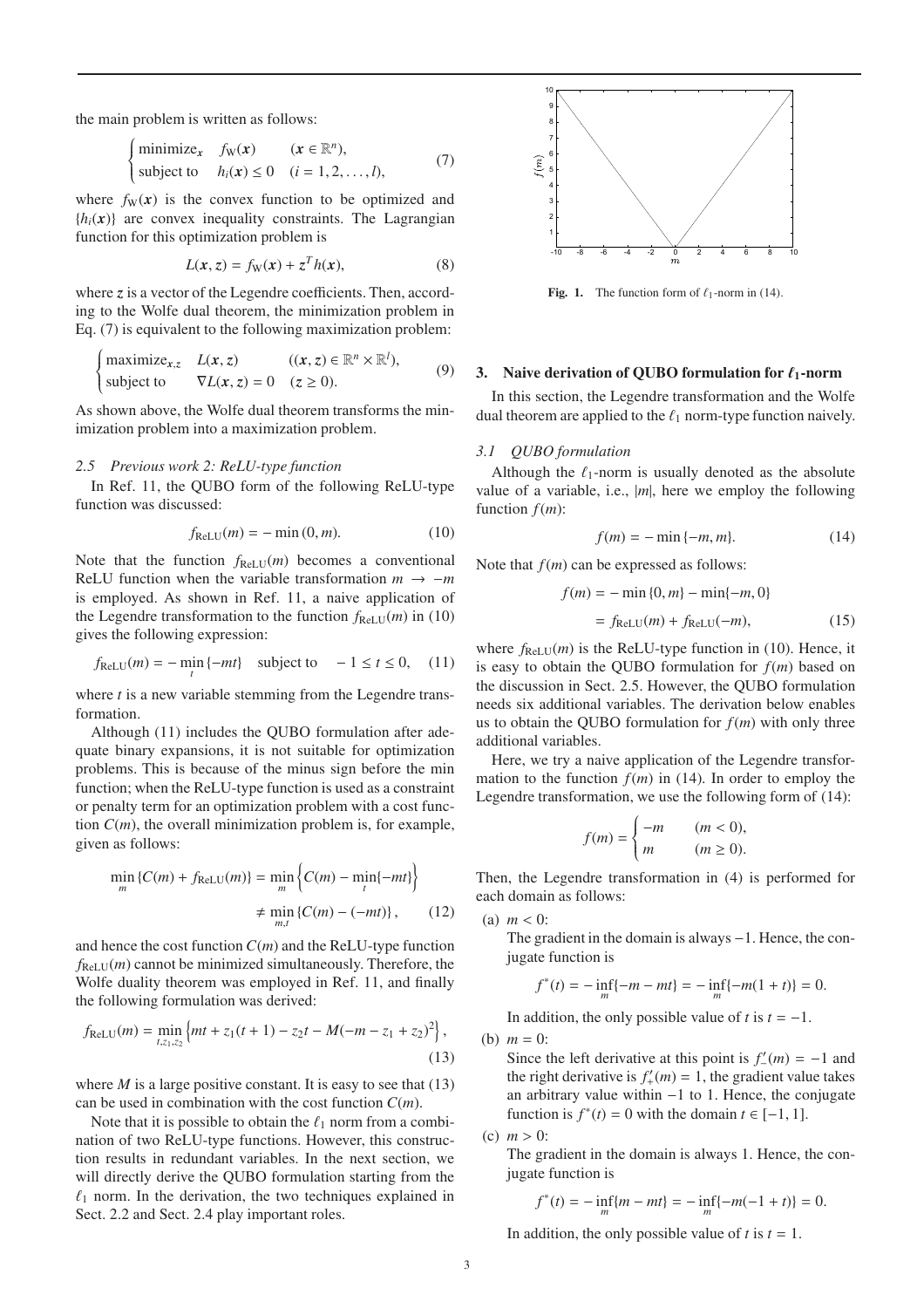From the above discussion, the conjugate function of *f*(*m*) is  $f^*(t) = 0$  (−1 ≤  $t \le 1$ ). When we apply the Legendre transformation to  $f^*(m)$  again,  $f(m)$  is adequately recovered since the function  $f(m)$  is convex. Therefore, we find the quadratic form of *f*(*m*) as follows:

$$
F(m) = -\min_{t} \{-mt\} \quad \text{subject to} \quad 1 \le t \le 1. \tag{16}
$$

In order to emphasize the fact that it is the quadratic form of  $f(m)$ , we introduce  $F(m)$  instead of  $f(m)$ .

As shown in Sect. 2.5, although the expression obtained via the Legendre transformation has a quadratic form, it cannot be combined with another cost function. Hence, the Wolfe dual theorem is employed; the following expression is immediately obtained by applying the Wolfe dual theorem to  $F(m)$ :

$$
\widetilde{F}(m) = \max_{t, z_1, z_2} \{-mt - z_1(t+1) + z_2(t-1)\}\tag{17}
$$
\nsubject to

\n
$$
\begin{cases}\n-m - z_1 + z_2 = 0, \\
-1 \le t \le 1, \ 0 \le z_1, \ 0 \le z_2.\n\end{cases}
$$

This reformulation has the equality constraint,  $-m - z_1 + z_2 =$ 0; in order to embed this constraint into the QUBO formulation, it is enough to add the squared term as a penalty. Therefore, the optimization problem (17) can be represented as follows:

$$
\widetilde{F}(m) = \min_{t,z_1,z_2} \{ mt + z_1(t+1) - z_2(t-1) + M(-m - z_1 + z_2)^2 \}
$$
  
subject to 
$$
-1 \le t \le 1, 0 \le z_1, 0 \le z_2.
$$
 (18)

where *M* is a constant that takes a large value to ensure that the equality constraint,  $-m-z_1+z_2=0$ , is satisfied. Note that there are some remaining inequality constraints, namely −1 ≤  $t \leq 1, 0 \leq z_1$ , and  $0 \leq z_2$ ; these inequality constraints can be easily realized by expanding the variables  $t$ ,  $z_1$ , and  $z_2$  in the binary expressions that satisfy the corresponding domain constraints.

As a result, the QUBO formulation for the  $\ell_1$ -norm is expressed using three additional variables.

# *3.2 Numerical validation*

Here, we discuss the numerical checks that are performed to confirm the validity of the obtained QUBO formulation in (18). We expect that the QUBO formulation will be used with quantum annealing methods or simulated annealing methods; here, simulated annealing algorithms are employed. Since the purpose here is to verify the obtained QUBO formulation, the function in (18) is experimented with continuous variables without binary expansions.

The aim here is to check whether  $\widetilde{F}(m)$  in (18) gives the  $\ell_1$ -norm in (14) or not. We randomly generate *m* and check the value of  $\overline{F}(m)$  by using a simulated annealing method for continuous variables. Here, *m* is chosen from a uniform distribution with a range of  $[-10, 10]$ . A simulated annealing is performed for each chosen *m*. In each numerical experiment, the initial conditions for the additional variables,  $t$ ,  $z_1$ , and  $z_2$ are chosen as follows:

- *t* is generated from a uniform distribution with a range of  $[-1, 1].$
- $z_1$  and  $z_2$  are generated from a uniform distribution with



Fig. 2. Numerical results obtained from the annealing method. Here, *m* is chosen randomly, and the annealing is performed. (a) Numerical results for the derived formulation in (18); we confirm that the annealing on (18) gives the original shape of the  $\ell_1$  function. (b), (c), and (d) correspond to  $t$ ,  $z_1$ , and *z*<sup>2</sup> at the optimum states in the annealing, respectively.

# a range of [0, 10].

As the simulated annealing method for continuous variables, we employ a conventional Metropolis-Hastings-type method. In order to generate the subsequent candidates of a state, each variable moves by an amount of +0.001 or −0.001 with the same probability for each iteration. At each iteration, the temperature is changed with the annealing schedule:  $T_{n+1}$  = 0.9999 $T_n$ , where *n* is the iteration step. The initial temperature is set as  $T_1 = 1000$ , and the annealing is stopped when the temperature becomes lower than  $10^{-3}$ .

Figure 2 shows the results of the annealing; Fig. 2(a) shows that the  $\ell_1$ -norm is adequately recovered by the optimization of (18). Figs. 2(b), (c), and (d) show the values of the three additional variables. It is clear that  $z_1$  and  $z_2$  converge to specific values, but *t* takes various values randomly. This means that *t* could not be necessary for the optimization, which may give us a further simplified QUBO formulation for the  $\ell_1$ -norm.

### 4. Reduced QUBO formulation

# *4.1 Reduction of the variable in the Legendre transformation*

As discussed above, the naive application of the Legendre transformation and the Wolfe dual theorem gives a QUBO formulation with three additional variables. However, from the numerical experiments in the previous section, it is revealed that the variable *t*, which stems from the Legendre transformation, may not be necessary for the optimization problem. Because of the restriction with regard to the number of spin variables, it is preferable to have smaller number of variables in general. Hence, here we try to achieve further reduction in the number of variables from that in the QUBO formulation in (18).

In order to eliminate *t* from (18), we focus on the equality constraint  $-m - z_1 + z_2 = 0$ . By employing the equality  $z_2 =$  $m + z_1$ , we have

$$
\widetilde{F}(m) = \min_{t,z_1,z_2} \{ mt + z_1(t+1) - z_2(t-1) + M(-m - z_1 + z_2)^2 \}
$$

$$
= \min_{t,z_1,z_2} \{ mt + z_1(t+1) - (m + z_1)(t-1) \}
$$